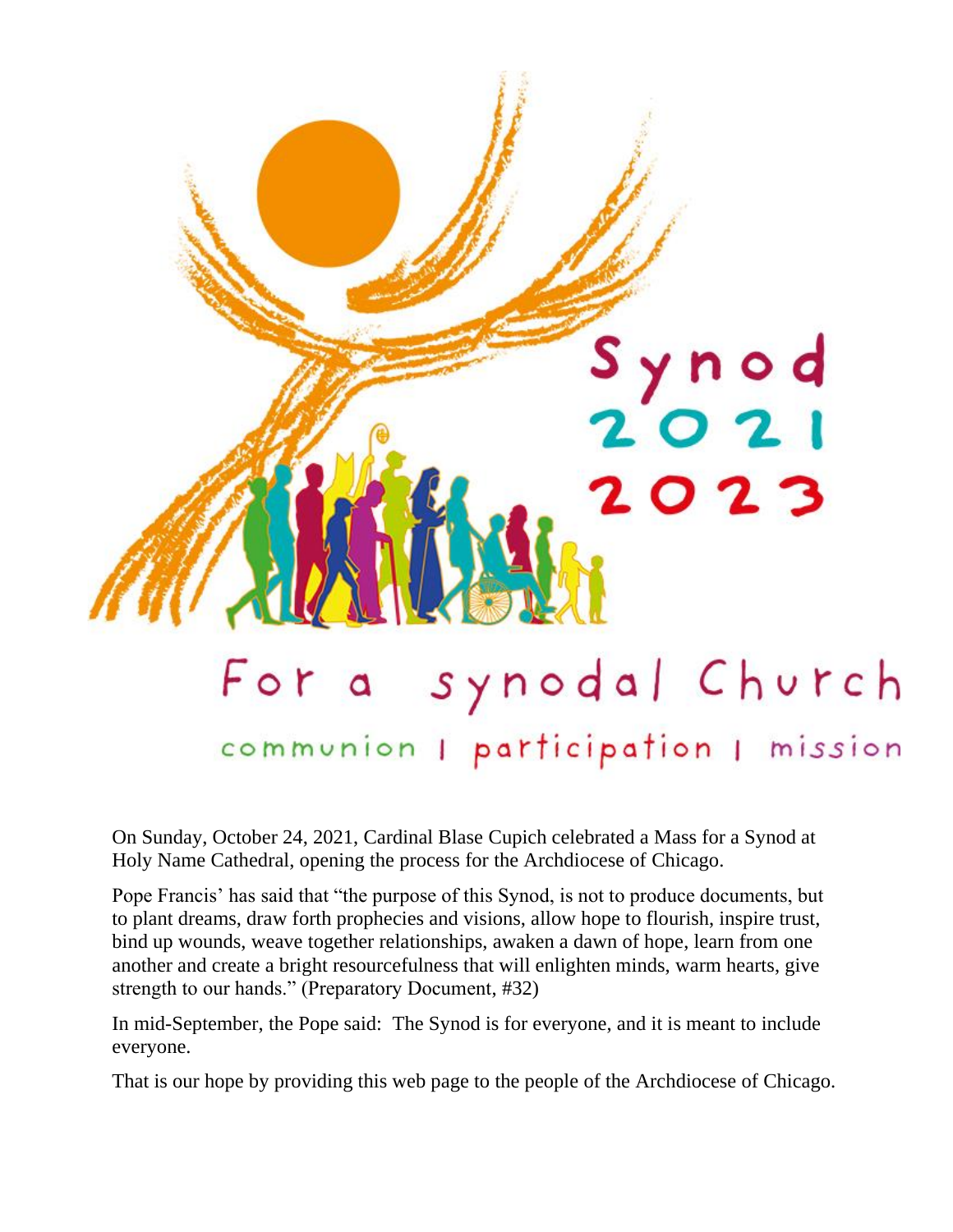At the bottom of this page there is a form that allows you to share your reflections. Before you write take a moment to explore and to pray!

## **WHAT IS A SYNOD?**

"In the first millennium, 'journeying together'—that is, practicing synodality— was the ordinary way in which the Church, understood as 'People united in the unity of the Father and of the Son and of the Holy Spirit,' acted" (Preparator Document, 11)

When there was disagreement and division in the early Church, bishops gathered to listen and discern the path forward.

These were the first synods which developed at all levels of the Church—local, regional, and universal.

St. John Chrysostom said that "Church and Synod are synonymous." (Preparatory Document, 11).

Synodality has thus marked the Church from her very beginning and has been expressed in various ways, as the style of the Church's life and mission, as particular structures and processes, or through decisive events.

In the West, "synod" and "council" became synonymous, and Ecumenical Councils are the most authoritative expressions of formal synodal gatherings, always in communion with and under the authority of the Pope.

In 1965, Pope St. Paul VI established the Synod of Bishops as a permanent institution of the Catholic Church, setting the stage for the renewed understanding of synodality being emphasized and explored today.

*- Archdiocese of Atlanta, October, 2021*

## **FOR A SYNODAL CHURCH: COMMUNION, PARTICIPATION, AND MISSION.**

The Synod has three key words: communion, participation, and mission.

*Communion* expresses the very nature of the Church, while pointing out that the Church has received the *mission* of proclaiming and preparing the way among all the peoples for the coming of the kingdom of God, and is, on earth, the seed and beginning of that kingdom. (Lumen Gentium, 5) *Participation* follows on the faith received in Baptism. (1Cor. 12:13) In the Church, everything starts with Baptism. Baptism, the source of our new life in Christ, gives rise to the equal dignity of the children of God, albeit in the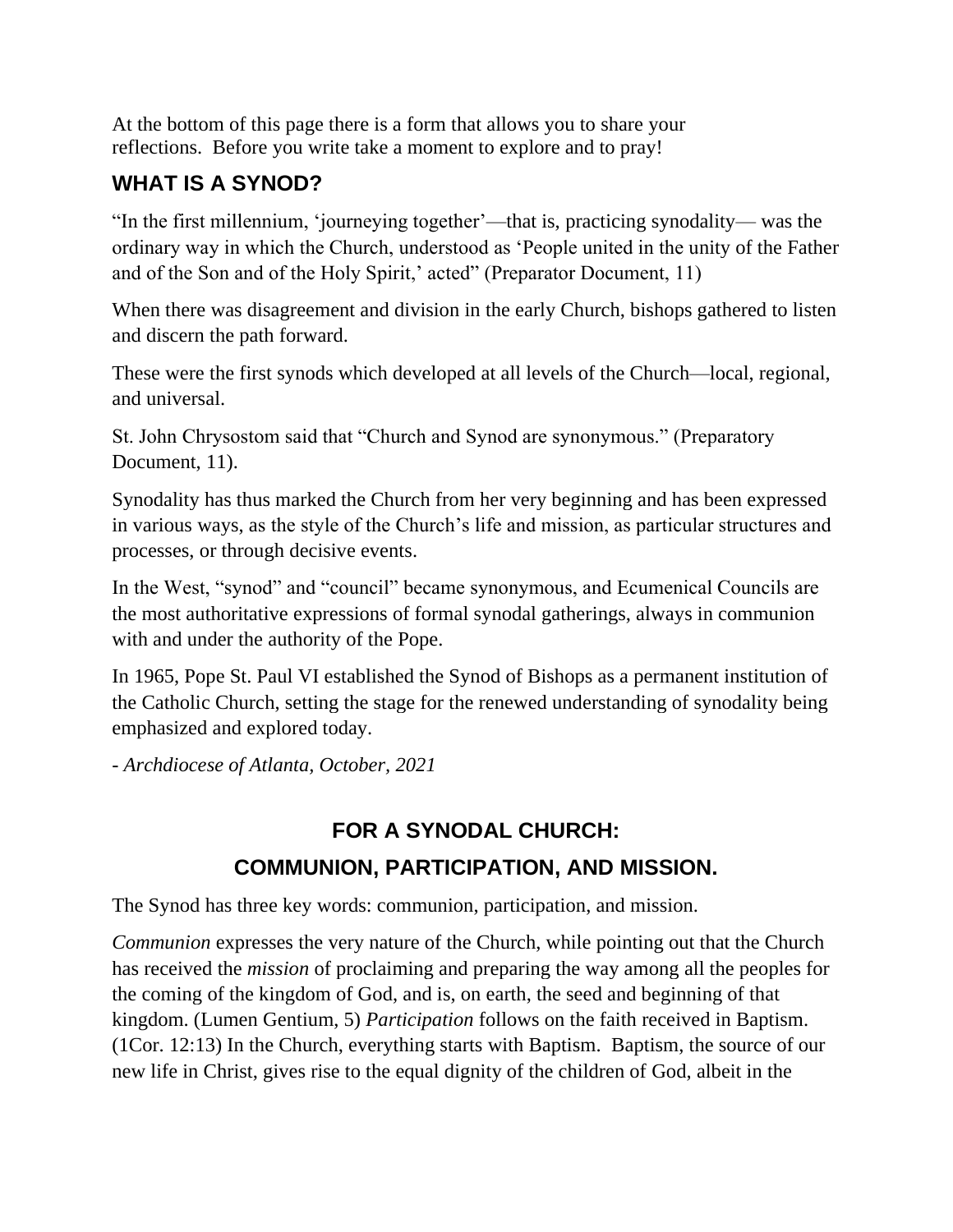diversity of ministries and charisms. Consequently, all the Baptized are called to take part in the Church's life and mission. (Oct. 9, Opening Address)

Cardinal Cupich has invited the members of the Presbyteral Council, the Archdiocesan Pastoral Council, the Archdiocesan Women's Committee, the Consejo Hispano, the Diaconate Council, and women and men religious to exercise their roles as consultants to the Archbishop. During the coming months they will reach out to priests, deacons, laity and religious to *encounter, listen, and discern* their responses.

In his homily to begin the Synod on October 10, 2021, Pope Francis declared that: The Synod is a process of spiritual discernment, of ecclesial discernment, that unfolds in adoration, in prayer and in dialogue with the Word of God. The Holy Father concluded his homily with this exhortation:

Dear brothers and sisters, let us have a good journey together! May we be pilgrims in love with the Gospel and open to the surprises of the Holy Spirit. Let us not miss out on the grace-filled opportunities born of encounter, listening, and discernment. In the joyful conviction that, even as we seek the Lord, he always comes with his love to meet us first. (October 10, 2021)

### **SYNOD PRAYER**

Every session of the Second Vatican Council began with the prayer *Adsumus Sancte Spiritus*. The first word of the original Latin meaning: *We stand before You, Holy Spirit*, which has been historically used at councils, synods, and other Church gatherings for hundreds of years, and is attributed to Saint Isidore of Seville (c.560-4April636). This prayer invites the Holy Spirit to be at work in us so that we may be a community and a people of grace.

Please pray for the Synod from  $2021 - 2023!$ *We stand before You, Holy Spirit, as we gather together in Your name. With You alone to guide us, make Youself at home in our hearts; Teach us the way we must go and how we are to pursue it. We are weak and sinful; do not let us promote disorder. Do not let ignorance lead us down the wrong path nor partiality influence our actions. Let us find in You our unity so that we may journey together to eternal life*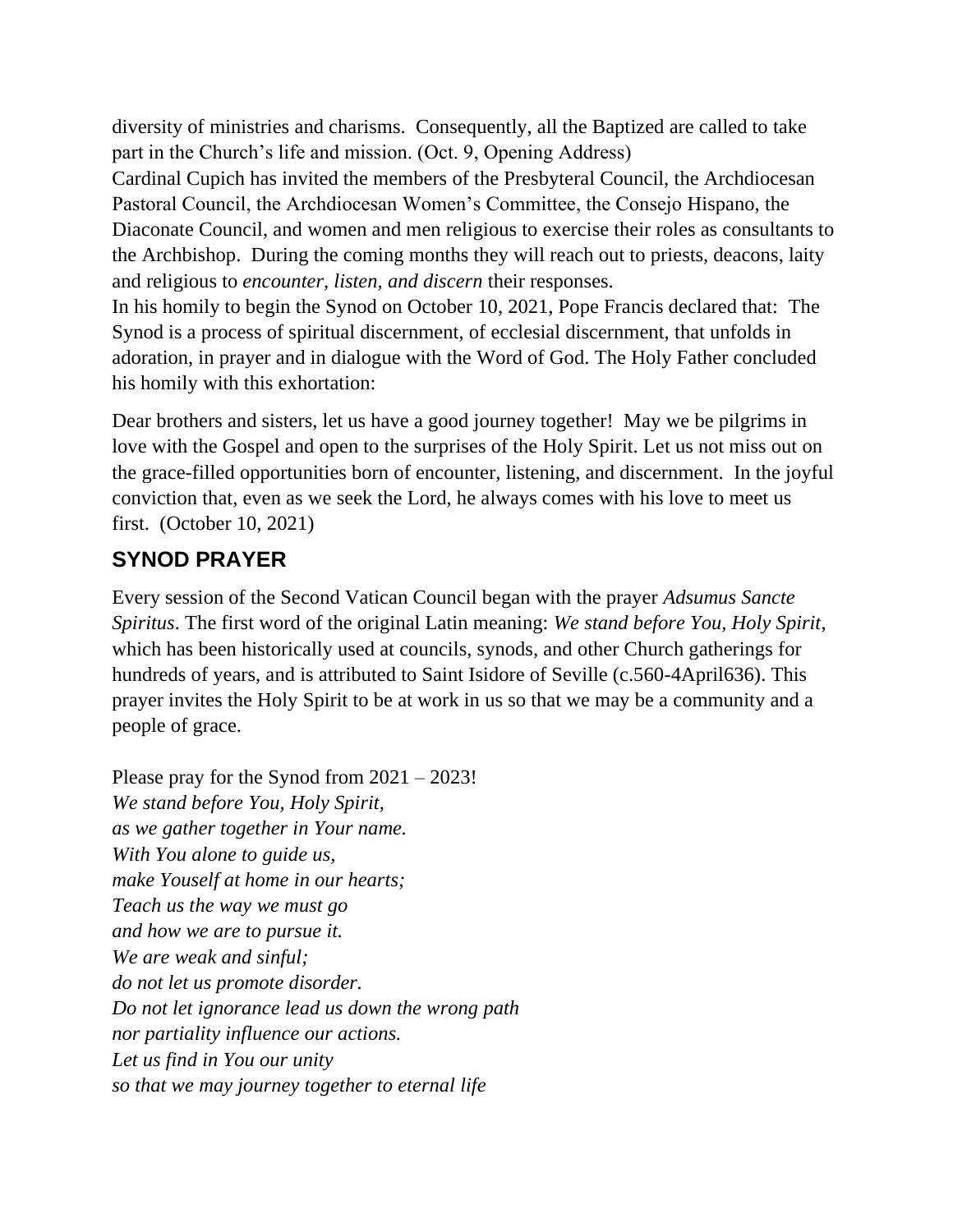*and not stray from the way of truth and what is right. All this we ask of You, who are at work in every place and time, in the communion of the Father and the Son, forever and ever. Amen.*

# **RESOURCES**

Chicago Catholic Taking up a journey [together](https://www.chicagocatholic.com/cardinal-blase-j.-cupich/-/article/2021/10/06/taking-up-a-journey-together) By Cardinal Blase J. Cupich Oct. 6, 2021 [Archdiocese](https://www.chicagocatholic.com/chicagoland/-/article/2021/10/06/archdiocese-to-launch-local-synod-effort-on-oct-24) to launch local synod effort on Oct. 24 Oct. 6, 2021 Pope Francis kicks off historic 2-year Synod of [Bishops](https://www.chicagocatholic.com/vatican/-/article/2021/10/06/pope-francis-kicks-off-historic-2-year-synod-of-bishops) Oct. 6, 2021

#### Vatican

For a Synodal Church: Communion, [Participation,](https://press.vatican.va/content/salastampa/it/bollettino/pubblico/2021/09/07/0541/01166.html#themain) and Mission Vademecum for the Synod on [Synodality](https://press.vatican.va/content/salastampa/it/bollettino/pubblico/2021/09/07/0541/01166.html#themain) Sept. 7, 2021 (See 3. The Process of the Synod for timeline) Address of His [Holiness](https://www.vatican.va/content/francesco/en/speeches/2021/october/documents/20211009-apertura-camminosinodale.html) Pope Francis for the Opening of the Synod Oct. 9, 2021

#### Synod 2021-2023

This Vatican website offers a communication toolkit, roadmap for the diocesan phase, preparatory document, vedemecum, synod logo, Adsumus prayer:

#### Synod [2021-2023](https://www.synod.va/en.html)

Pope on Synod: The [participation](https://www.vaticannews.va/en/pope/news/2021-10/pope-francis-discourse-moment-reflection-eve-inauguration-synod.html) of everyone, guided by the Holy Spirit Oct. 9, 2021

[Opening](https://www.vatican.va/content/francesco/en/homilies/2021/documents/20211010-omelia-sinodo-vescovi.html) of the Synodal Path – Pope Francis' Homily Oct. 10, 2021 Pope: [Celebrating](https://www.vaticannews.va/en/pope/news/2021-10/pope-celebrating-synod-means-walking-together-on-the-same-road.html) Synod means walking together on the same road Oct. 10, 2021